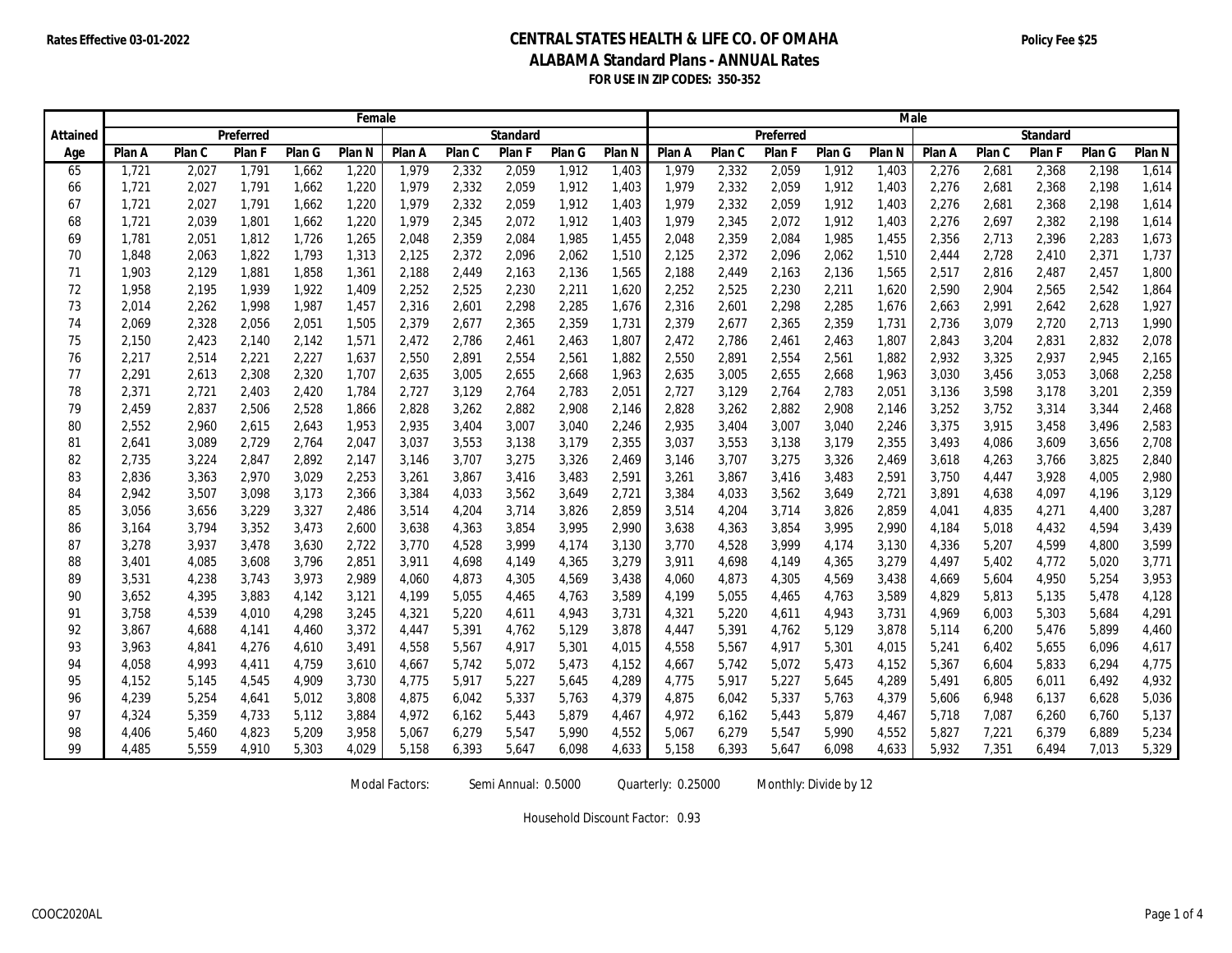## **Rates Effective 03-01-2022 Policy Fee \$25 CENTRAL STATES HEALTH & LIFE CO. OF OMAHA ALABAMA Standard Plans - MONTHLY Rates FOR USE IN ZIP CODES: 350-352**

|          | Female |        |           |        |        |        |        |                 |        |        |                              | <b>Male</b> |        |        |        |        |        |        |        |        |  |
|----------|--------|--------|-----------|--------|--------|--------|--------|-----------------|--------|--------|------------------------------|-------------|--------|--------|--------|--------|--------|--------|--------|--------|--|
| Attained |        |        | Preferred |        |        |        |        | <b>Standard</b> |        |        | <b>Standard</b><br>Preferred |             |        |        |        |        |        |        |        |        |  |
| Age      | Plan A | Plan C | Plan F    | Plan G | Plan N | Plan A | Plan C | Plan F          | Plan G | Plan N | Plan A                       | Plan C      | Plan F | Plan G | Plan N | Plan A | Plan C | Plan F | Plan G | Plan N |  |
| 65       | 143.42 | 168.92 | 149.25    | 138.50 | 101.67 | 164.92 | 194.33 | 171.58          | 159.33 | 116.92 | 164.92                       | 194.33      | 171.58 | 159.33 | 116.92 | 189.67 | 223.42 | 197.33 | 183.17 | 134.50 |  |
| 66       | 143.42 | 168.92 | 149.25    | 138.50 | 101.67 | 164.92 | 194.33 | 171.58          | 159.33 | 116.92 | 164.92                       | 194.33      | 171.58 | 159.33 | 116.92 | 189.67 | 223.42 | 197.33 | 183.17 | 134.50 |  |
| 67       | 143.42 | 168.92 | 149.25    | 138.50 | 101.67 | 164.92 | 194.33 | 171.58          | 159.33 | 116.92 | 164.92                       | 194.33      | 171.58 | 159.33 | 116.92 | 189.67 | 223.42 | 197.33 | 183.17 | 134.50 |  |
| 68       | 143.42 | 169.92 | 150.08    | 138.50 | 101.67 | 164.92 | 195.42 | 172.67          | 159.33 | 116.92 | 164.92                       | 195.42      | 172.67 | 159.33 | 116.92 | 189.67 | 224.75 | 198.50 | 183.17 | 134.50 |  |
| 69       | 148.42 | 170.92 | 151.00    | 143.83 | 105.42 | 170.67 | 196.58 | 173.67          | 165.42 | 121.25 | 170.67                       | 196.58      | 173.67 | 165.42 | 121.25 | 196.33 | 226.08 | 199.67 | 190.25 | 139.42 |  |
| 70       | 154.00 | 171.92 | 151.83    | 149.42 | 109.42 | 177.08 | 197.67 | 174.67          | 171.83 | 125.83 | 177.08                       | 197.67      | 174.67 | 171.83 | 125.83 | 203.67 | 227.33 | 200.83 | 197.58 | 144.75 |  |
| 71       | 158.58 | 177.42 | 156.75    | 154.83 | 113.42 | 182.33 | 204.08 | 180.25          | 178.00 | 130.42 | 182.33                       | 204.08      | 180.25 | 178.00 | 130.42 | 209.75 | 234.67 | 207.25 | 204.75 | 150.00 |  |
| 72       | 163.17 | 182.92 | 161.58    | 160.17 | 117.42 | 187.67 | 210.42 | 185.83          | 184.25 | 135.00 | 187.67                       | 210.42      | 185.83 | 184.25 | 135.00 | 215.83 | 242.00 | 213.75 | 211.83 | 155.33 |  |
| 73       | 167.83 | 188.50 | 166.50    | 165.58 | 121.42 | 193.00 | 216.75 | 191.50          | 190.42 | 139.67 | 193.00                       | 216.75      | 191.50 | 190.42 | 139.67 | 221.92 | 249.25 | 220.17 | 219.00 | 160.58 |  |
| 74       | 172.42 | 194.00 | 171.33    | 170.92 | 125.42 | 198.25 | 223.08 | 197.08          | 196.58 | 144.25 | 198.25                       | 223.08      | 197.08 | 196.58 | 144.25 | 228.00 | 256.58 | 226.67 | 226.08 | 165.83 |  |
| 75       | 179.17 | 201.92 | 178.33    | 178.50 | 130.92 | 206.00 | 232.17 | 205.08          | 205.25 | 150.58 | 206.00                       | 232.17      | 205.08 | 205.25 | 150.58 | 236.92 | 267.00 | 235.92 | 236.00 | 173.17 |  |
| 76       | 184.75 | 209.50 | 185.08    | 185.58 | 136.42 | 212.50 | 240.92 | 212.83          | 213.42 | 156.83 | 212.50                       | 240.92      | 212.83 | 213.42 | 156.83 | 244.33 | 277.08 | 244.75 | 245.42 | 180.42 |  |
| 77       | 190.92 | 217.75 | 192.33    | 193.33 | 142.25 | 219.58 | 250.42 | 221.25          | 222.33 | 163.58 | 219.58                       | 250.42      | 221.25 | 222.33 | 163.58 | 252.50 | 288.00 | 254.42 | 255.67 | 188.17 |  |
| 78       | 197.58 | 226.75 | 200.25    | 201.67 | 148.67 | 227.25 | 260.75 | 230.33          | 231.92 | 170.92 | 227.25                       | 260.75      | 230.33 | 231.92 | 170.92 | 261.33 | 299.83 | 264.83 | 266.75 | 196.58 |  |
| 79       | 204.92 | 236.42 | 208.83    | 210.67 | 155.50 | 235.67 | 271.83 | 240.17          | 242.33 | 178.83 | 235.67                       | 271.83      | 240.17 | 242.33 | 178.83 | 271.00 | 312.67 | 276.17 | 278.67 | 205.67 |  |
| 80       | 212.67 | 246.67 | 217.92    | 220.25 | 162.75 | 244.58 | 283.67 | 250.58          | 253.33 | 187.17 | 244.58                       | 283.67      | 250.58 | 253.33 | 187.17 | 281.25 | 326.25 | 288.17 | 291.33 | 215.25 |  |
| 81       | 220.08 | 257.42 | 227.42    | 230.33 | 170.58 | 253.08 | 296.08 | 261.50          | 264.92 | 196.25 | 253.08                       | 296.08      | 261.50 | 264.92 | 196.25 | 291.08 | 340.50 | 300.75 | 304.67 | 225.67 |  |
| 82       | 227.92 | 268.67 | 237.25    | 241.00 | 178.92 | 262.17 | 308.92 | 272.92          | 277.17 | 205.75 | 262.17                       | 308.92      | 272.92 | 277.17 | 205.75 | 301.50 | 355.25 | 313.83 | 318.75 | 236.67 |  |
| 83       | 236.33 | 280.25 | 247.50    | 252.42 | 187.75 | 271.75 | 322.25 | 284.67          | 290.25 | 215.92 | 271.75                       | 322.25      | 284.67 | 290.25 | 215.92 | 312.50 | 370.58 | 327.33 | 333.75 | 248.33 |  |
| 84       | 245.17 | 292.25 | 258.17    | 264.42 | 197.17 | 282.00 | 336.08 | 296.83          | 304.08 | 226.75 | 282.00                       | 336.08      | 296.83 | 304.08 | 226.75 | 324.25 | 386.50 | 341.42 | 349.67 | 260.75 |  |
| 85       | 254.67 | 304.67 | 269.08    | 277.25 | 207.17 | 292.83 | 350.33 | 309.50          | 318.83 | 238.25 | 292.83                       | 350.33      | 309.50 | 318.83 | 238.25 | 336.75 | 402.92 | 355.92 | 366.67 | 273.92 |  |
| 86       | 263.67 | 316.17 | 279.33    | 289.42 | 216.67 | 303.17 | 363.58 | 321.17          | 332.92 | 249.17 | 303.17                       | 363.58      | 321.17 | 332.92 | 249.17 | 348.67 | 418.17 | 369.33 | 382.83 | 286.58 |  |
| 87       | 273.17 | 328.08 | 289.83    | 302.50 | 226.83 | 314.17 | 377.33 | 333.25          | 347.83 | 260.83 | 314.17                       | 377.33      | 333.25 | 347.83 | 260.83 | 361.33 | 433.92 | 383.25 | 400.00 | 299.92 |  |
| 88       | 283.42 | 340.42 | 300.67    | 316.33 | 237.58 | 325.92 | 391.50 | 345.75          | 363.75 | 273.25 | 325.92                       | 391.50      | 345.75 | 363.75 | 273.25 | 374.75 | 450.17 | 397.67 | 418.33 | 314.25 |  |
| 89       | 294.25 | 353.17 | 311.92    | 331.08 | 249.08 | 338.33 | 406.08 | 358.75          | 380.75 | 286.50 | 338.33                       | 406.08      | 358.75 | 380.75 | 286.50 | 389.08 | 467.00 | 412.50 | 437.83 | 329.42 |  |
| 90       | 304.33 | 366.25 | 323.58    | 345.17 | 260.08 | 349.92 | 421.25 | 372.08          | 396.92 | 299.08 | 349.92                       | 421.25      | 372.08 | 396.92 | 299.08 | 402.42 | 484.42 | 427.92 | 456.50 | 344.00 |  |
| 91       | 313.17 | 378.25 | 334.17    | 358.17 | 270.42 | 360.08 | 435.00 | 384.25          | 411.92 | 310.92 | 360.08                       | 435.00      | 384.25 | 411.92 | 310.92 | 414.08 | 500.25 | 441.92 | 473.67 | 357.58 |  |
| 92       | 322.25 | 390.67 | 345.08    | 371.67 | 281.00 | 370.58 | 449.25 | 396.83          | 427.42 | 323.17 | 370.58                       | 449.25      | 396.83 | 427.42 | 323.17 | 426.17 | 516.67 | 456.33 | 491.58 | 371.67 |  |
| 93       | 330.25 | 403.42 | 356.33    | 384.17 | 290.92 | 379.83 | 463.92 | 409.75          | 441.75 | 334.58 | 379.83                       | 463.92      | 409.75 | 441.75 | 334.58 | 436.75 | 533.50 | 471.25 | 508.00 | 384.75 |  |
| 94       | 338.17 | 416.08 | 367.58    | 396.58 | 300.83 | 388.92 | 478.50 | 422.67          | 456.08 | 346.00 | 388.92                       | 478.50      | 422.67 | 456.08 | 346.00 | 447.25 | 550.33 | 486.08 | 524.50 | 397.92 |  |
| 95       | 346.00 | 428.75 | 378.75    | 409.08 | 310.83 | 397.92 | 493.08 | 435.58          | 470.42 | 357.42 | 397.92                       | 493.08      | 435.58 | 470.42 | 357.42 | 457.58 | 567.08 | 500.92 | 541.00 | 411.00 |  |
| 96       | 353.25 | 437.83 | 386.75    | 417.67 | 317.33 | 406.25 | 503.50 | 444.75          | 480.25 | 364.92 | 406.25                       | 503.50      | 444.75 | 480.25 | 364.92 | 467.17 | 579.00 | 511.42 | 552.33 | 419.67 |  |
| 97       | 360.33 | 446.58 | 394.42    | 426.00 | 323.67 | 414.33 | 513.50 | 453.58          | 489.92 | 372.25 | 414.33                       | 513.50      | 453.58 | 489.92 | 372.25 | 476.50 | 590.58 | 521.67 | 563.33 | 428.08 |  |
| 98       | 367.17 | 455.00 | 401.92    | 434.08 | 329.83 | 422.25 | 523.25 | 462.25          | 499.17 | 379.33 | 422.25                       | 523.25      | 462.25 | 499.17 | 379.33 | 485.58 | 601.75 | 531.58 | 574.08 | 436.17 |  |
| 99       | 373.75 | 463.25 | 409.17    | 441.92 | 335.75 | 429.83 | 532.75 | 470.58          | 508.17 | 386.08 | 429.83                       | 532.75      | 470.58 | 508.17 | 386.08 | 494.33 | 612.58 | 541.17 | 584.42 | 444.08 |  |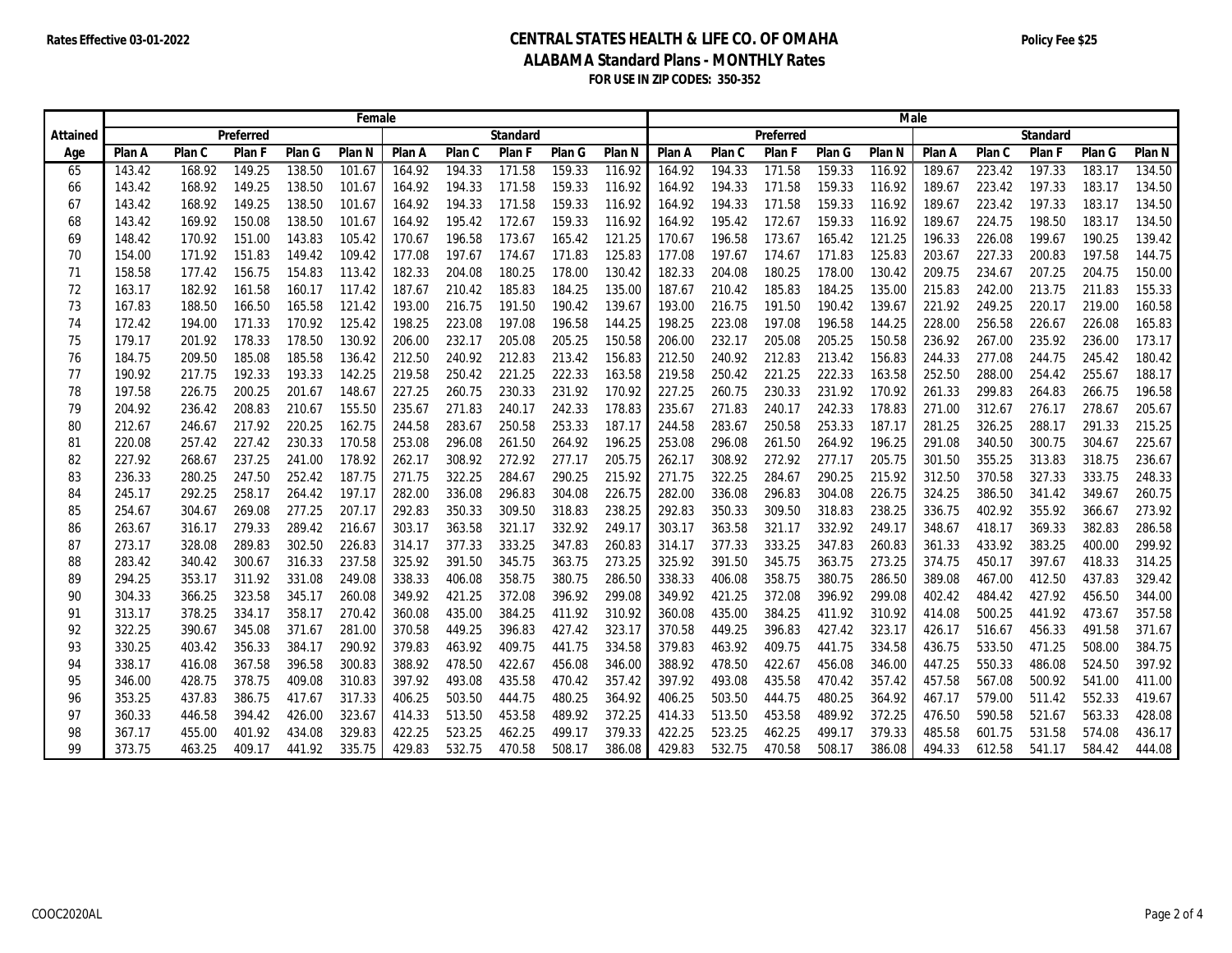## **Rates Effective 03-01-2022 Policy Fee \$25 CENTRAL STATES HEALTH & LIFE CO. OF OMAHA ALABAMA Standard Plans - ANNUAL Rates FOR USE IN ZIP CODES: ALL EXCEPT 350-352**

|          | Female    |        |        |        |                   |        |                 |        |        |        |        | Male   |           |        |        |                 |        |        |        |        |  |  |
|----------|-----------|--------|--------|--------|-------------------|--------|-----------------|--------|--------|--------|--------|--------|-----------|--------|--------|-----------------|--------|--------|--------|--------|--|--|
| Attained | Preferred |        |        |        |                   |        | <b>Standard</b> |        |        |        |        |        | Preferred |        |        | <b>Standard</b> |        |        |        |        |  |  |
| Age      | Plan A    | Plan C | Plan F | Plan G | Plan <sub>N</sub> | Plan A | Plan C          | Plan F | Plan G | Plan N | Plan A | Plan C | Plan F    | Plan G | Plan N | Plan A          | Plan C | Plan F | Plan G | Plan N |  |  |
| 65       | 1,569     | 1,849  | 1,633  | 1,516  | 1,113             | 1,805  | 2,126           | 1,878  | 1,743  | 1,280  | 1,805  | 2,126  | 1,878     | 1,743  | 1,280  | 2,075           | 2,445  | 2,159  | 2,004  | 1,472  |  |  |
| 66       | 1,569     | 1,849  | 1,633  | 1,516  | 1,113             | 1,805  | 2,126           | 1,878  | 1,743  | 1,280  | 1,805  | 2,126  | 1,878     | 1,743  | 1,280  | 2,075           | 2,445  | 2,159  | 2,004  | 1,472  |  |  |
| 67       | 1,569     | 1,849  | 1,633  | 1,516  | 1,113             | 1,805  | 2,126           | 1,878  | 1,743  | 1,280  | 1,805  | 2,126  | 1,878     | 1,743  | 1,280  | 2,075           | 2,445  | 2,159  | 2,004  | 1,472  |  |  |
| 68       | 1,569     | 1,859  | 1,642  | 1,516  | 1,113             | 1,805  | 2,138           | 1,889  | 1,743  | 1,280  | 1,805  | 2,138  | 1,889     | 1,743  | 1,280  | 2,075           | 2,459  | 2,172  | 2,004  | 1,472  |  |  |
| 69       | 1,624     | 1,870  | 1,652  | 1,574  | 1,154             | 1,868  | 2,151           | 1,900  | 1,810  | 1,327  | 1,868  | 2,151  | 1,900     | 1,810  | 1,327  | 2,148           | 2,473  | 2,185  | 2,081  | 1,526  |  |  |
| 70       | 1,685     | 1,881  | 1,661  | 1,635  | 1,197             | 1,937  | 2,163           | 1,911  | 1,880  | 1,377  | 1,937  | 2,163  | 1,911     | 1,880  | 1,377  | 2,228           | 2,488  | 2,197  | 2,162  | 1,584  |  |  |
| 71       | 1,735     | 1,941  | 1,715  | 1,694  | 1,241             | 1,995  | 2,233           | 1,972  | 1,948  | 1,427  | 1,995  | 2,233  | 1,972     | 1,948  | 1,427  | 2,295           | 2,567  | 2,268  | 2,240  | 1,641  |  |  |
| 72       | 1,785     | 2,002  | 1,768  | 1,753  | 1,285             | 2,053  | 2,302           | 2,033  | 2,016  | 1,477  | 2,053  | 2,302  | 2,033     | 2,016  | 1,477  | 2,361           | 2,647  | 2,338  | 2,318  | 1,699  |  |  |
| 73       | 1,836     | 2,062  | 1,822  | 1,812  | 1,328             | 2,111  | 2,372           | 2,095  | 2,083  | 1,528  | 2,111  | 2,372  | 2,095     | 2,083  | 1,528  | 2,428           | 2,727  | 2,409  | 2,396  | 1,757  |  |  |
| 74       | 1,886     | 2,123  | 1,875  | 1,870  | 1,372             | 2,169  | 2,441           | 2,156  | 2,151  | 1,578  | 2,169  | 2,441  | 2,156     | 2,151  | 1,578  | 2,495           | 2,807  | 2,480  | 2,474  | 1,815  |  |  |
| 75       | 1,960     | 2,209  | 1,951  | 1,953  | 1,433             | 2,254  | 2,541           | 2,244  | 2,245  | 1,648  | 2,254  | 2,541  | 2,244     | 2,245  | 1,648  | 2,592           | 2,922  | 2,581  | 2,582  | 1,895  |  |  |
| 76       | 2,021     | 2,292  | 2,025  | 2,031  | 1,492             | 2,325  | 2,636           | 2,329  | 2,335  | 1,716  | 2,325  | 2,636  | 2,329     | 2,335  | 1,716  | 2,673           | 3,032  | 2,678  | 2,686  | 1,974  |  |  |
| 77       | 2,089     | 2,383  | 2,105  | 2,115  | 1,557             | 2,402  | 2,740           | 2,420  | 2,432  | 1,790  | 2,402  | 2,740  | 2,420     | 2,432  | 1,790  | 2,762           | 3,151  | 2,783  | 2,797  | 2,059  |  |  |
| 78       | 2,162     | 2,481  | 2,191  | 2,207  | 1,626             | 2,486  | 2,853           | 2,520  | 2,537  | 1,870  | 2,486  | 2,853  | 2,520     | 2,537  | 1,870  | 2,859           | 3,280  | 2,898  | 2,918  | 2,151  |  |  |
| 79       | 2,242     | 2,586  | 2,285  | 2,305  | 1,701             | 2,578  | 2,974           | 2,627  | 2,651  | 1,956  | 2,578  | 2,974  | 2,627     | 2,651  | 1,956  | 2,965           | 3,421  | 3,022  | 3,049  | 2,250  |  |  |
| 80       | 2,327     | 2,699  | 2,384  | 2,410  | 1,781             | 2,676  | 3,104           | 2,741  | 2,772  | 2,048  | 2,676  | 3,104  | 2,741     | 2,772  | 2,048  | 3,077           | 3,569  | 3,153  | 3,187  | 2,355  |  |  |
| 81       | 2,408     | 2,817  | 2,488  | 2,520  | 1,867             | 2,769  | 3,239           | 2,861  | 2,898  | 2,147  | 2,769  | 3,239  | 2,861     | 2,898  | 2,147  | 3,185           | 3,725  | 3,291  | 3,333  | 2,469  |  |  |
| 82       | 2,494     | 2,939  | 2,596  | 2,637  | 1,958             | 2,868  | 3,380           | 2,986  | 3,033  | 2,252  | 2,868  | 3,380  | 2,986     | 3,033  | 2,252  | 3,298           | 3,887  | 3,433  | 3,488  | 2,589  |  |  |
| 83       | 2,585     | 3,066  | 2,708  | 2,761  | 2,055             | 2,973  | 3,526           | 3,114  | 3,176  | 2,363  | 2,973  | 3,526  | 3,114     | 3,176  | 2,363  | 3,419           | 4,055  | 3,582  | 3,652  | 2,717  |  |  |
| 84       | 2,683     | 3,197  | 2,824  | 2,893  | 2,157             | 3,085  | 3,677           | 3,248  | 3,327  | 2,481  | 3,085  | 3,677  | 3,248     | 3,327  | 2,481  | 3,548           | 4,228  | 3,735  | 3,826  | 2,853  |  |  |
| 85       | 2,786     | 3,333  | 2,945  | 3,033  | 2,266             | 3,204  | 3,833           | 3,386  | 3,488  | 2,606  | 3,204  | 3,833  | 3,386     | 3,488  | 2,606  | 3,685           | 4,409  | 3,894  | 4,011  | 2,997  |  |  |
| 86       | 2,885     | 3,459  | 3,056  | 3,167  | 2,371             | 3,317  | 3,978           | 3,514  | 3,642  | 2,726  | 3,317  | 3,978  | 3,514     | 3,642  | 2,726  | 3,815           | 4,575  | 4,041  | 4,188  | 3,135  |  |  |
| 87       | 2,989     | 3,590  | 3,171  | 3,309  | 2,482             | 3,438  | 4,128           | 3,646  | 3,806  | 2,854  | 3,438  | 4,128  | 3,646     | 3,806  | 2,854  | 3,953           | 4,747  | 4,193  | 4,377  | 3,282  |  |  |
| 88       | 3,101     | 3,724  | 3,290  | 3,461  | 2,600             | 3,566  | 4,283           | 3,783  | 3,980  | 2,990  | 3,566  | 4,283  | 3,783     | 3,980  | 2,990  | 4,101           | 4,925  | 4,351  | 4,577  | 3,438  |  |  |
| 89       | 3,219     | 3,864  | 3,413  | 3,623  | 2,725             | 3,702  | 4,443           | 3,925  | 4,166  | 3,134  | 3,702  | 4,443  | 3,925     | 4,166  | 3,134  | 4,257           | 5,110  | 4,513  | 4,791  | 3,604  |  |  |
| 90       | 3,329     | 4,008  | 3,540  | 3,776  | 2,846             | 3,829  | 4,609           | 4,071  | 4,343  | 3,273  | 3,829  | 4,609  | 4,071     | 4,343  | 3,273  | 4,403           | 5,300  | 4,682  | 4,994  | 3,763  |  |  |
| 91       | 3,426     | 4,139  | 3,656  | 3,919  | 2,958             | 3,940  | 4,760           | 4,204  | 4,507  | 3,402  | 3,940  | 4,760  | 4,204     | 4,507  | 3,402  | 4,531           | 5,474  | 4,835  | 5,183  | 3,912  |  |  |
| 92       | 3,525     | 4,274  | 3,776  | 4,067  | 3,075             | 4,054  | 4,915           | 4,342  | 4,677  | 3,536  | 4,054  | 4,915  | 4,342     | 4,677  | 3,536  | 4.662           | 5,653  | 4,993  | 5,378  | 4,067  |  |  |
| 93       | 3,614     | 4,414  | 3,899  | 4,203  | 3,183             | 4,156  | 5,076           | 4,483  | 4,833  | 3,661  | 4,156  | 5,076  | 4,483     | 4,833  | 3,661  | 4,779           | 5,837  | 5,156  | 5,558  | 4,210  |  |  |
| 94       | 3,700     | 4,553  | 4,022  | 4,339  | 3,292             | 4,255  | 5,236           | 4,625  | 4,990  | 3,786  | 4,255  | 5,236  | 4,625     | 4,990  | 3,786  | 4,894           | 6,021  | 5,319  | 5,739  | 4,354  |  |  |
| 95       | 3,785     | 4,691  | 4,144  | 4,475  | 3,401             | 4,353  | 5,395           | 4,766  | 5,147  | 3,911  | 4,353  | 5,395  | 4,766     | 5,147  | 3,911  | 5,006           | 6,204  | 5,481  | 5,919  | 4,497  |  |  |
| 96       | 3,865     | 4,790  | 4,231  | 4,569  | 3,472             | 4,445  | 5,508           | 4,866  | 5,255  | 3,993  | 4,445  | 5,508  | 4,866     | 5,255  | 3,993  | 5,111           | 6,335  | 5,596  | 6,043  | 4,592  |  |  |
| 97       | 3,942     | 4,886  | 4,316  | 4,661  | 3,541             | 4,534  | 5,619           | 4,963  | 5,360  | 4,073  | 4,534  | 5,619  | 4,963     | 5,360  | 4,073  | 5,214           | 6,461  | 5,708  | 6,164  | 4,683  |  |  |
| 98       | 4,017     | 4,979  | 4,398  | 4,749  | 3,609             | 4,620  | 5,725           | 5,057  | 5,462  | 4,150  | 4,620  | 5,725  | 5,057     | 5,462  | 4,150  | 5,313           | 6,584  | 5,816  | 6,281  | 4,772  |  |  |
| 99       | 4.089     | 5,068  | 4,477  | 4,835  | 3,674             | 4,703  | 5,828           | 5,148  | 5,560  | 4,225  | 4,703  | 5,828  | 5,148     | 5,560  | 4,225  | 5,408           | 6,703  | 5,921  | 6,394  | 4,858  |  |  |

Modal Factors: Semi Annual: 0.5000 Quarterly: 0.25000 Monthly: Divide by 12

Household Discount Factor: 0.93